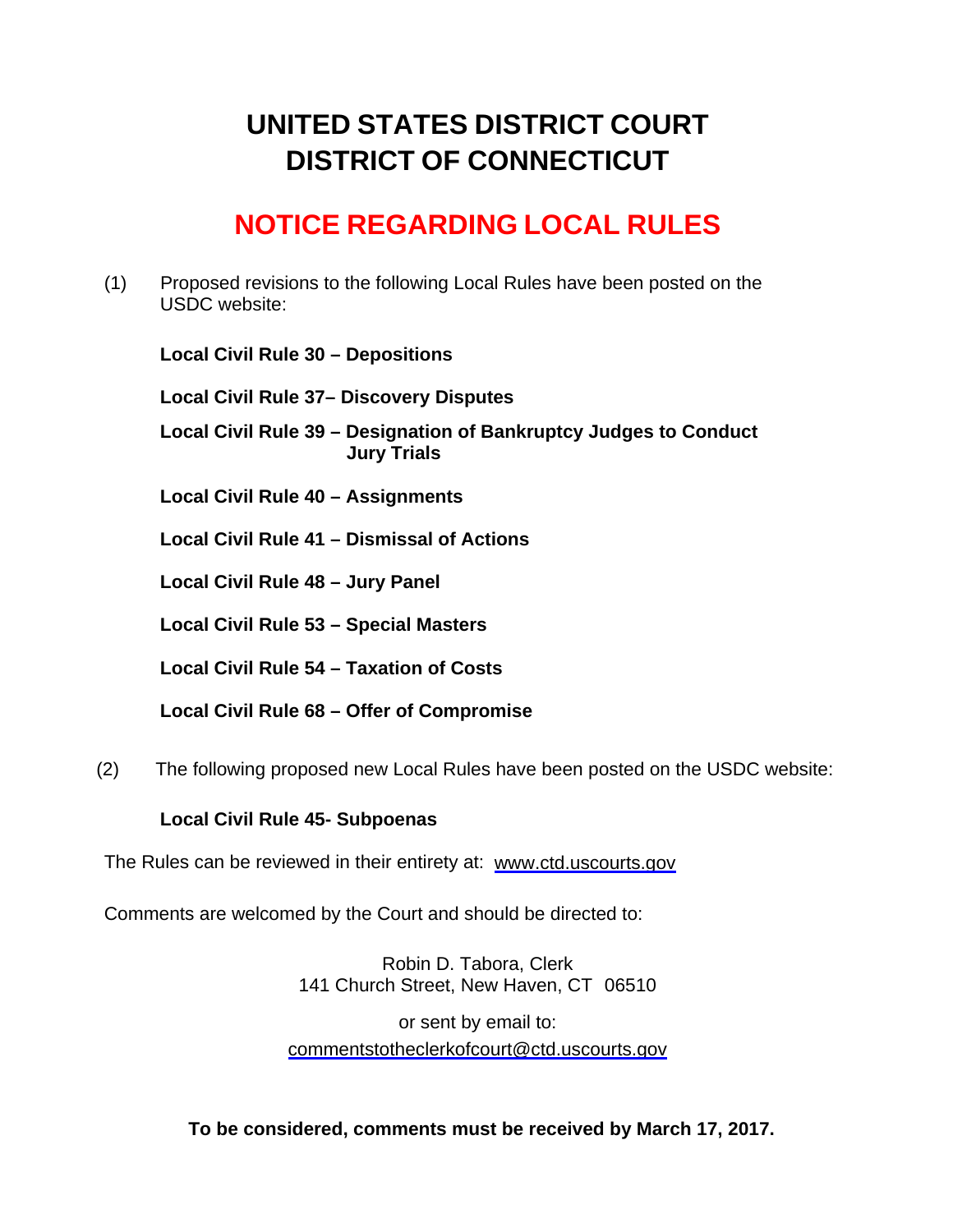# **DEPOSITIONS**

(Amended March \_\_\_, 2017)

## **(a) Attendance**

Depositions on oral examination or on written interrogatories are deemed to constitute private proceedings which the public is not entitled to attend. Any person other than the witness being deposed, the parties to the action, the parent of a minor deponent, counsel for the witness or any party, or any person who has been disclosed by any party as an expert witness in the case shall, at the request of counsel for any party, or the witness, be excluded from the hearing room while the deposition of any person is being taken. Application for an exception to this rule may be made to the presiding Judge.

## **(b) Appearances**

Any counsel taking or defending a deposition on behalf of a party must have filed an appearance in the case. Subject to any applicable rules concerning the unauthorized practice of law, counsel representing a non-party witness only in deposition need not file an appearance unless otherwise ordered.

## **(c) (b)Depositions**

Transcripts of depositions and exhibits marked for identification at the depositions shall not be filed with the Clerk, unless the parties are unable to agree as to who shall retain custody of the transcripts and exhibits. If filed with the Clerk, transcripts of all pre-trial depositions in the case and any exhibits marked upon the taking of any deposition shall be withheld from public inspection by the Clerk, but shall be available to any party for any proper use in the case.

## **(d) (c)Transcripts and Copies of Taped Depositions**

Where a deposition has been taken, any party is entitled to a copy of the recording made of the testimony, whether that recording is done through stenographic, audiotape or videotape means. Each party shall bear the expense of his or her own copy of the recording of the deposition testimony.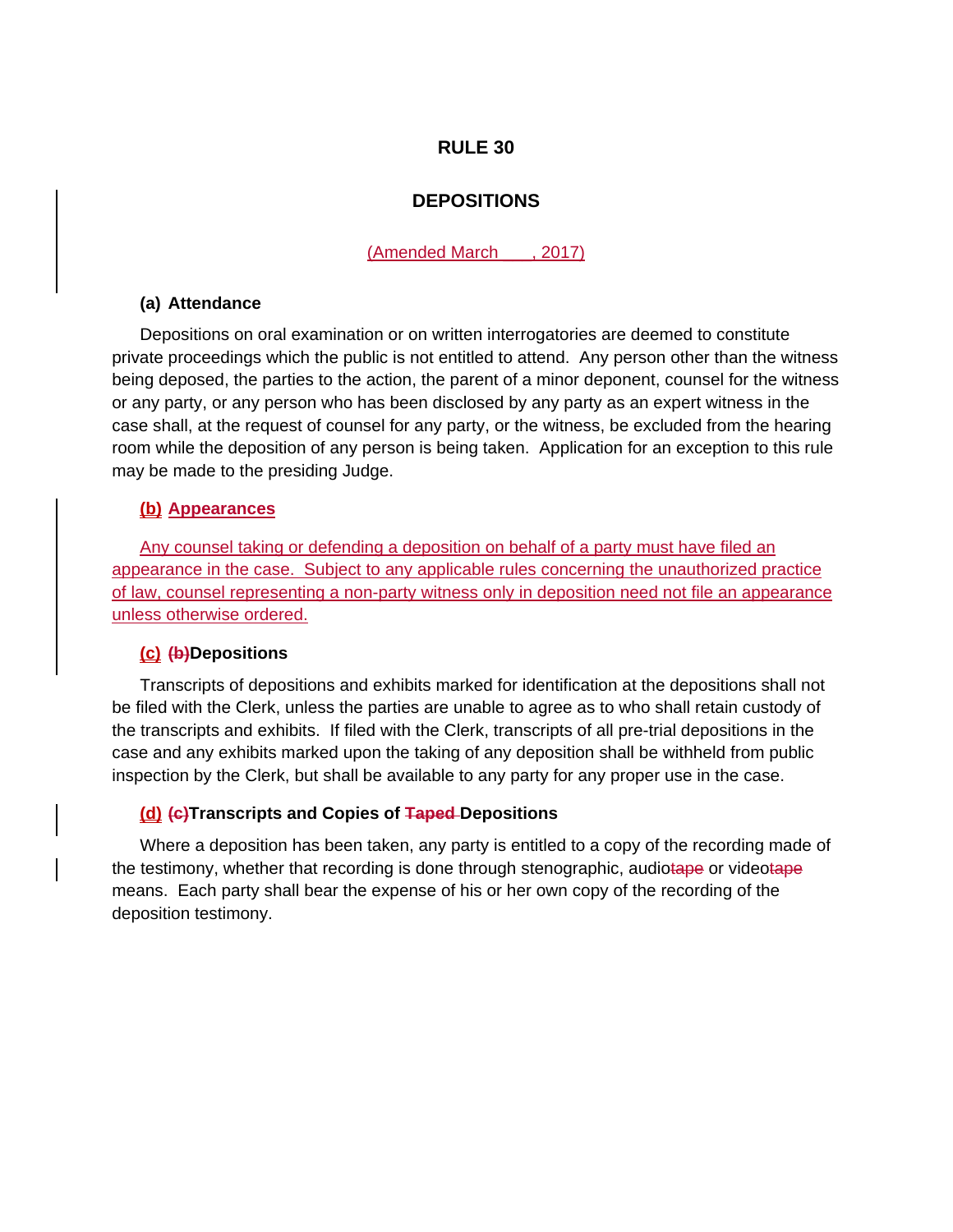# **DISCOVERY DISPUTES**

#### (Amended March \_\_\_, 2017)

(a) No motion pursuant to Rules 26 through 37, Fed.R.Civ.P. shall be filed unless counsel making the motion has conferred, in person or by telephone, with opposing counsel and discussed the discovery issues between them in detail in a good faith effort to eliminate or reduce the area of controversy, and to arrive at a mutually satisfactory resolution. In the event the consultations of counsel do not fully resolve the discovery issues, counsel making a discovery motion shall file with the Court, as a part of the motion papers, an affidavit certifying that he or she has conferred with counsel for the opposing party in an effort in good faith to resolve by agreement the issues raised by the motion without the intervention of the Court, and has been unable to reach such an agreement. If some of the issues raised by the motion have been resolved by agreement, the affidavit shall specify the issues so resolved and the issues remaining unresolved.

(b)1. Memoranda by both sides shall be filed with the Clerk in accordance with Rule 7(a)1 of these Local Rules before any discovery motion is heard by the Court. Each memorandum shall contain a concise statement of the nature of the case and a specific verbatim listing of each of the items of discovery sought or opposed, and immediately following each specification shall set forth the reason why the item should be allowed or disallowed. Where several different items of discovery are in dispute, counsel shall, to the extent possible, group the items into categories in lieu of an individual listing of each item. Every memorandum shall include, as exhibits, copies of the discovery requests in dispute.

2. Where a discovery motion seeks disclosure of documents or electronically stored information, and the moving party believes in good faith that there is a significant risk that material information will be destroyed before the motion is decided in accordance with normal procedure, the moving party shall have good cause to seek expedited consideration of the motion in accordance with Rule 7(a)43.

(c) Where a party has sought or opposed discovery which has resulted in the filing of a motion, and that party's position is not warranted under existing law and cannot be supported by good faith argument for extension, modification or reversal of existing law, sanctions will be imposed in accordance with applicable law. If a sanction consists of or includes a reasonable attorney's fee, the amount of such attorney's fee shall be calculated by using the normal hourly rate of the attorney for the party in whose favor a sanction is imposed, unless the party against whom a sanction is imposed can demonstrate that such amount is unreasonable in light of all the circumstances.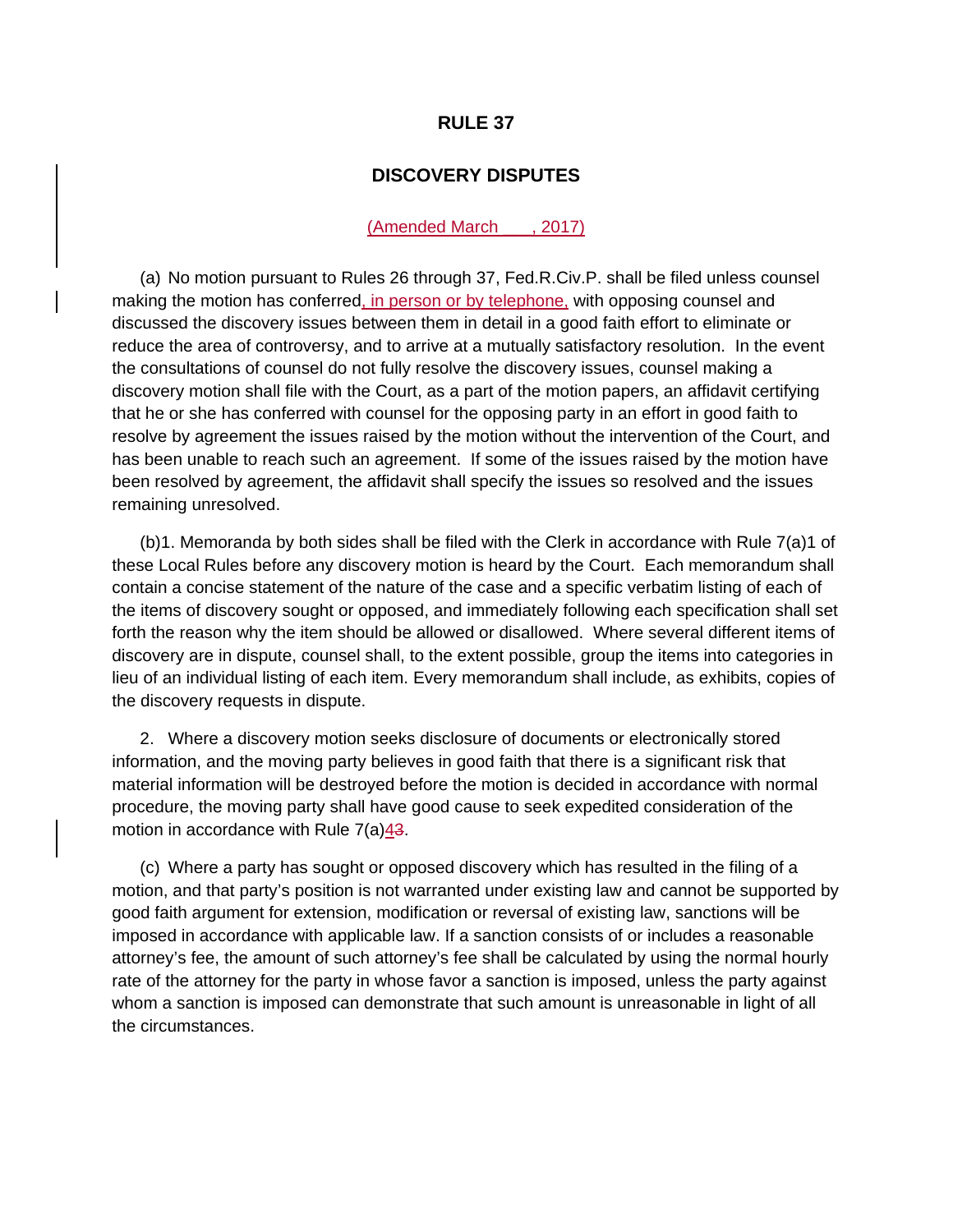(d) Unless a different time is set by the Court, compliance with discovery ordered by the Court shall be made within fourteen (14) days of the filing of the Court's order.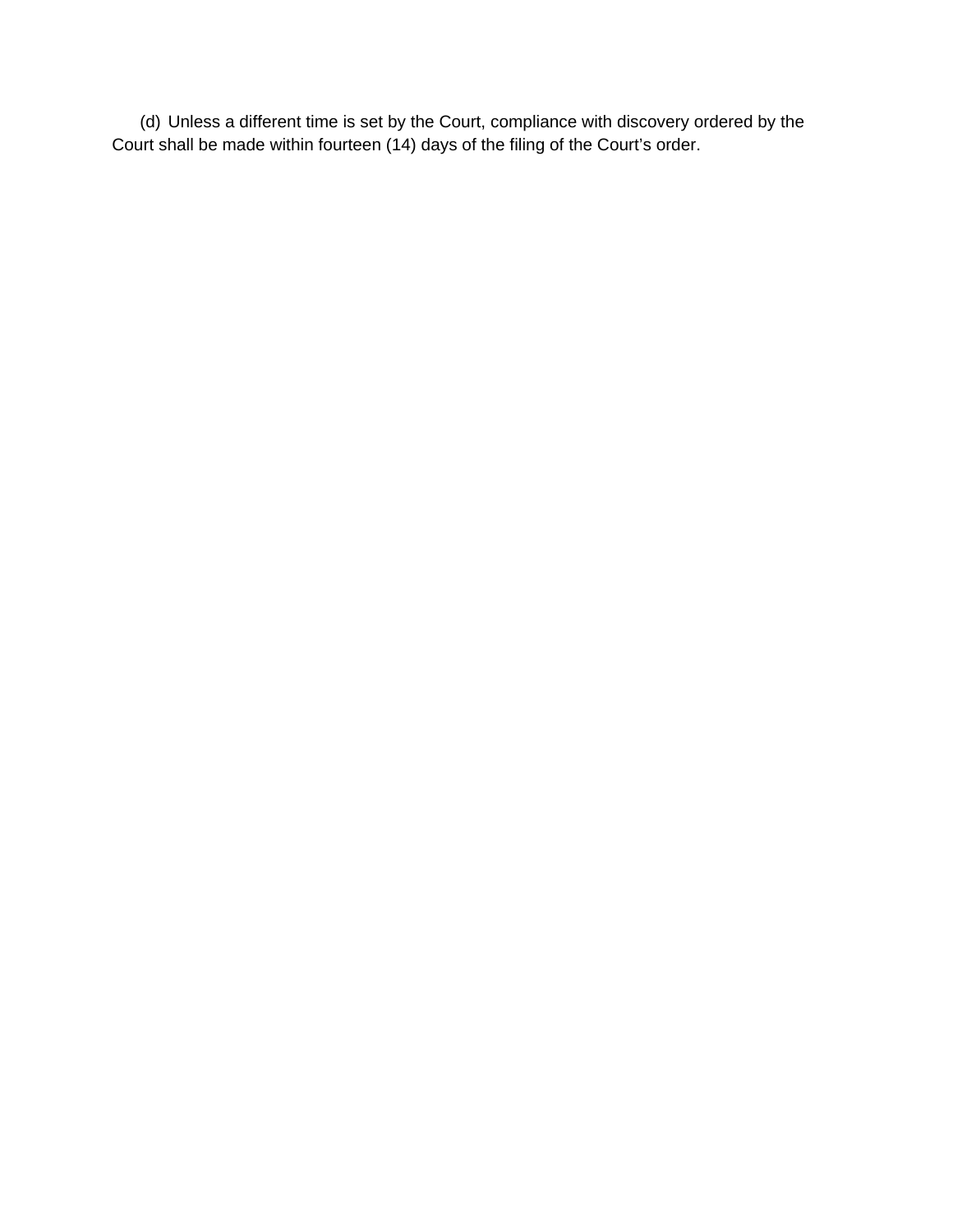# **DESIGNATION OF BANKRUPTCY JUDGES TO CONDUCT JURY TRIALS**

(Amended March , 2017)

The United States District Court for the District of Connecticut hereby specially designates the bankruptcy judges of this district to conduct jury trials (pursuant to 28 U.S.C. 157(e)).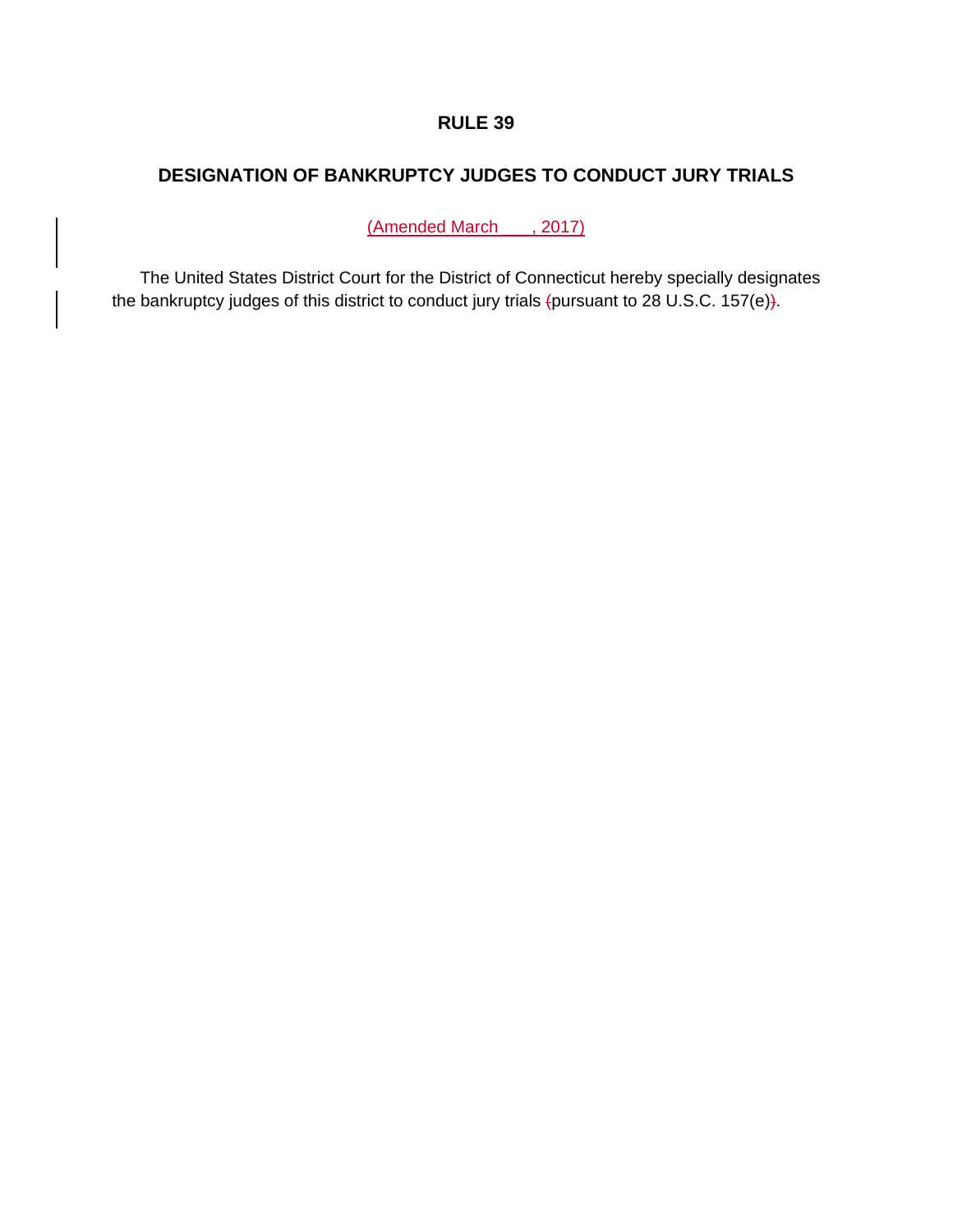## **ASSIGNMENTS**

(Amended February 7, 2014) (Amended November 7, 2014) (Amended March 25, 2015) (Amended March \_\_, 2017)

#### **(a) Place of Assignment of Cases**

The place of assignment of a case will be determined by the Court in accordance with a general policy on assignments adopted from time to time by the active Judges of the Court in the interest of the effective administration of justice.

## **(b) Individual Calendar System**

- (1) All cases will be assigned to a single Judge from filing to termination.
	- a. In the event that it is subsequently determined that there is pending in this District a related case assigned to a different Judge, or, if one is later filed, such the later-filed case should normally be transferred to the Judge having the earliest filed case that remains pending. A case may be reassigned at the discretion of the Chief Judge. The presiding Judge in a later-filed, related case will consider whether transfer is appropriate under the rule promptly after learning of an earlier-filed, related case pending before another Judge of this Court. Later-filedrelated, related cases may be transferred by the presiding Judge, either sua sponte or upon motion of any party, with the consent of the transferee Judge.

b. Any case (whether or not related to another case pending in the District before a different Judge) may be reassigned at the discretion of the Chief Judge.

(2) When a party files or removes a civil case or files its first motion or pleading in such case – whichever first occurs – that party shall file, at the same time, a Notice of Related Case disclosing the case caption, case number, and presiding judge of all cases currently pending in this District that may be related. Such notice must be filed in all cases in which relatedness is suggested.

(3) Whenever a party files in this Court an appeal from a ruling of the Bankruptcy Court, it shall file, at the same time, a notice disclosing the case caption, case number, and presiding judge of any previous appeals filed in this Court arising from the same bankruptcy case. The appeal should normally be transferred to the judge to whom any previous appeals arising from the same bankruptcy case were assigned.

(4) Personnel of the Clerk's office shall not reveal to any person other than a Judge or the Clerk of this Court the order of assignment of cases or the identity of the Judge to be assigned a particular case, until after the case is filed and assigned.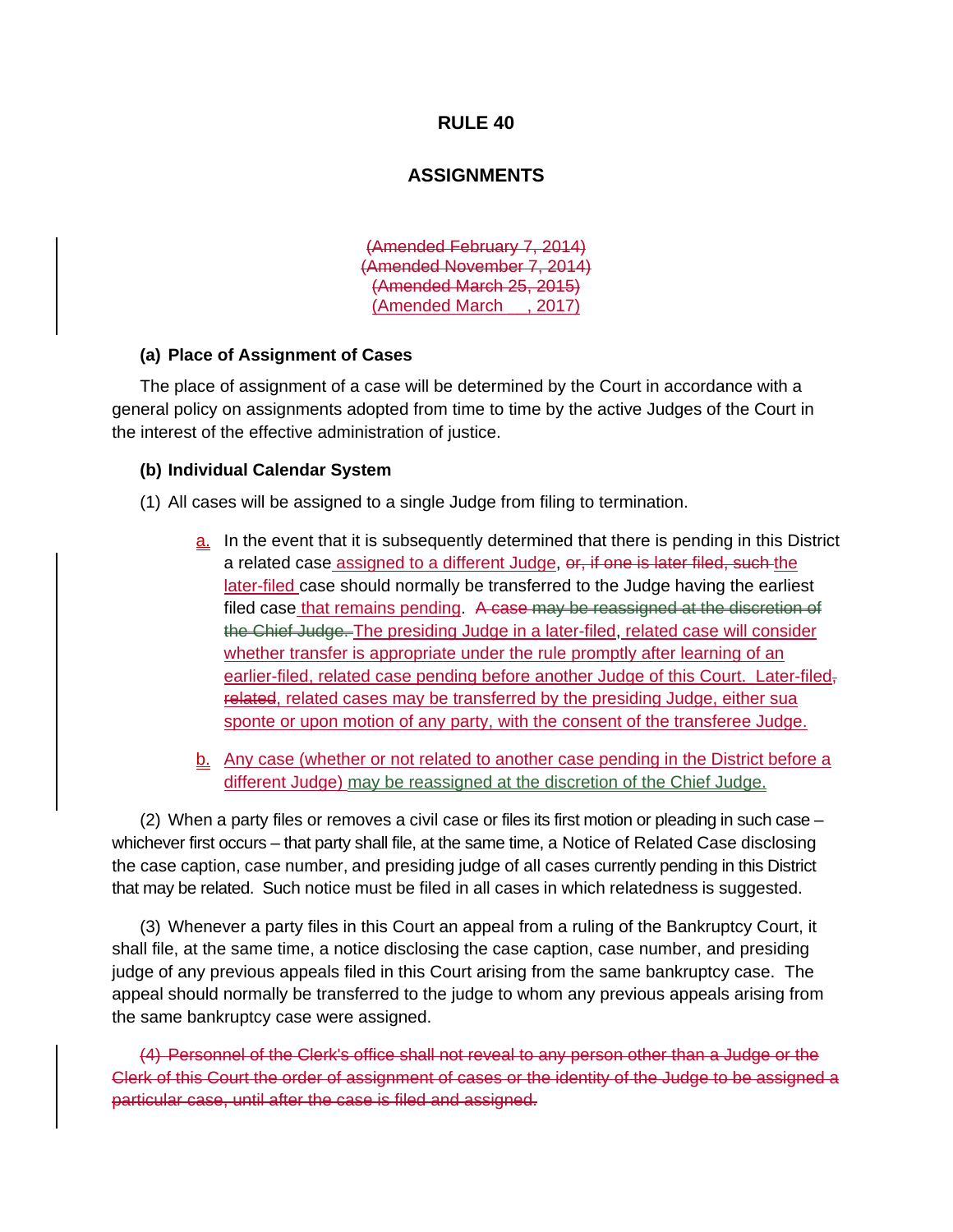(5) All cases transferred to this Court as multidistrict litigation, pursuant to the provisions of 28 U.S.C. § 1407, shall be assigned to a designated Judge.

## **(c) Assignment to Judge upon Remand**

Whenever an appellate Court has remanded a matter to the District Court, and further proceedings not requiring the trial of an issue of fact are appropriate, an application with reference thereto, whether made upon the motion calendar or otherwise, shall be referred for such further proceedings to the Judge who heard the matter below unless the Chief Judge or the appellate Court otherwise directs.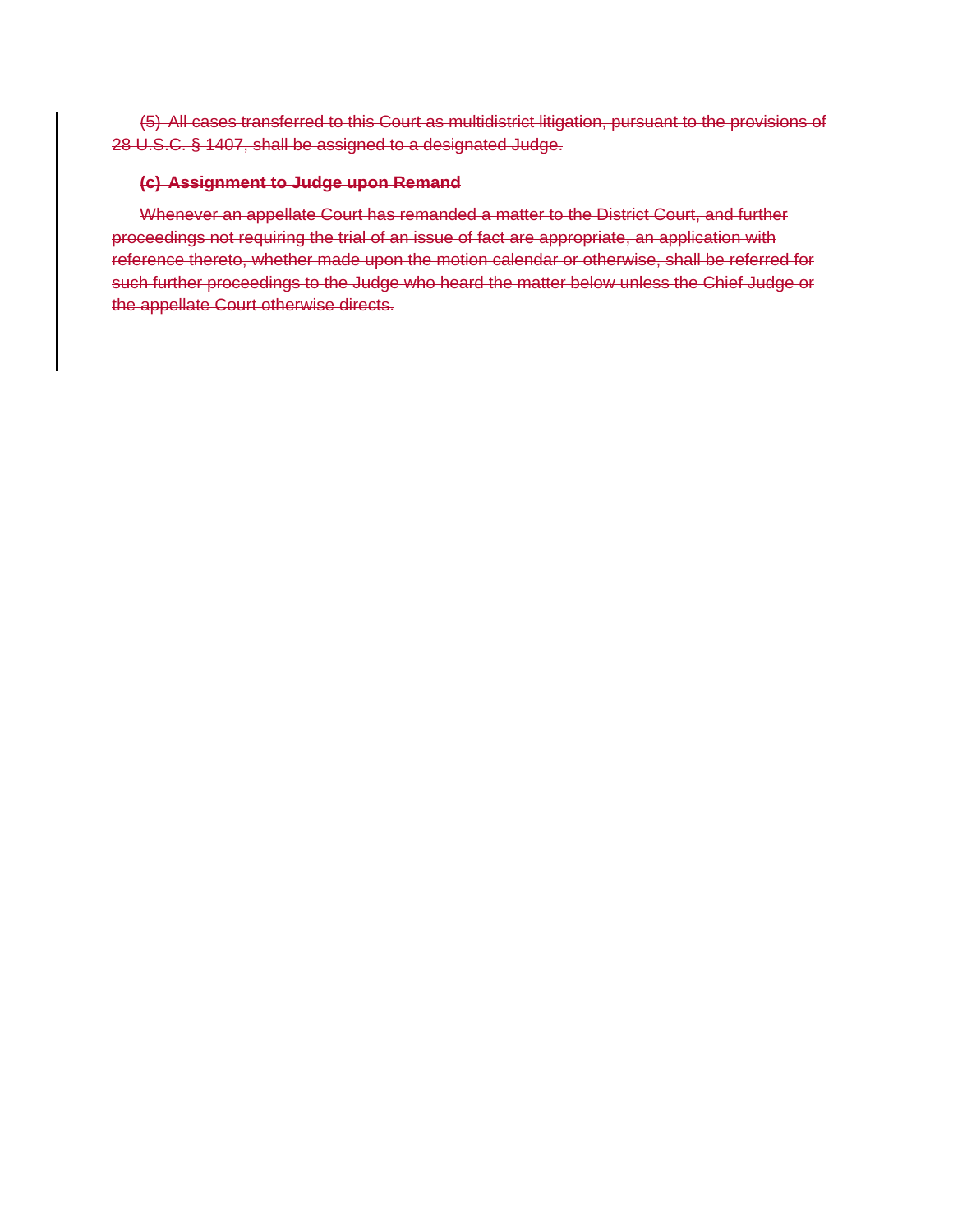# **DISMISSAL OF ACTIONS**

(Amended March \_\_, 2017)

## **(a) For Failure To Prosecute**

In civil actions in which no action has been taken by the parties for six (6) months or in which deadlines established by the Court pursuant to Rule 16 appear not to have been met, the Clerk shall give notice of proposed dismissal to counsel of record and *pro se* self-represented parties, if any. If such notice has been given and no action has been taken in the action in the meantime and no satisfactory explanation is submitted to the Court within twenty-one (201) days thereafter, the Clerk shall enter an order of dismissal. Any such order entered by the Clerk under this Rule may be suspended, altered, or rescinded by the Court for cause shown.

#### **(b) When Reported Settled to the Court**

When counsel of record report to the Court that a civil action pending on its docket has been settled between the parties, and no closing papers are filed within thirty (30) days thereafter, the Clerk shall enter an order closing the case, subject to the parties' right to move to reopen within thirty (30) days, unless a longer period is specified by the Court. of dismissal. Said dDismissal under this rule shall be without costs. and without prejudice to the right of any of the parties thereto to move within thirty (30) days thereafter to reopen if settlement has not, in fact, been consummated.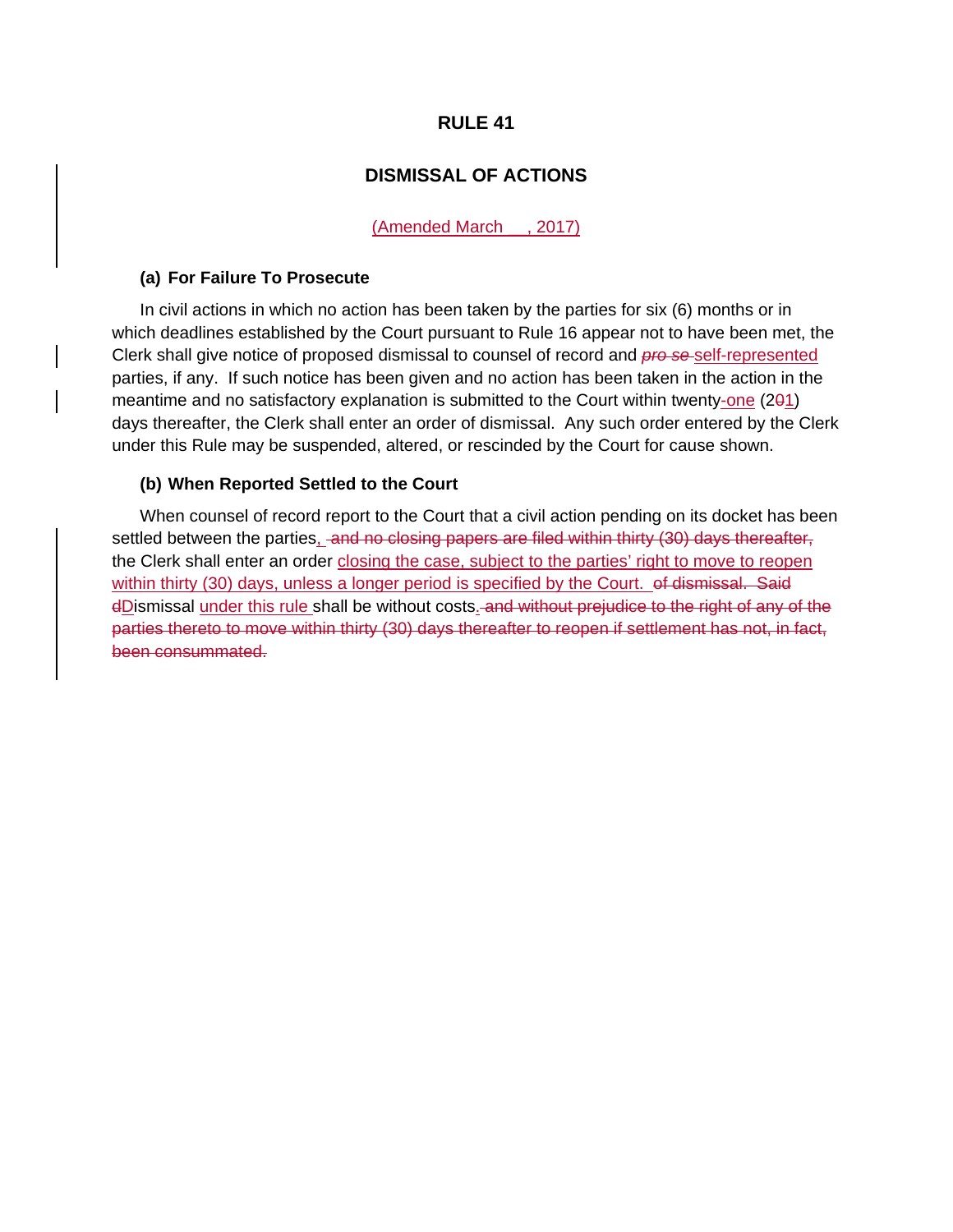**RULE 43 – RULE 46 RULE 44**

**(RESERVED)**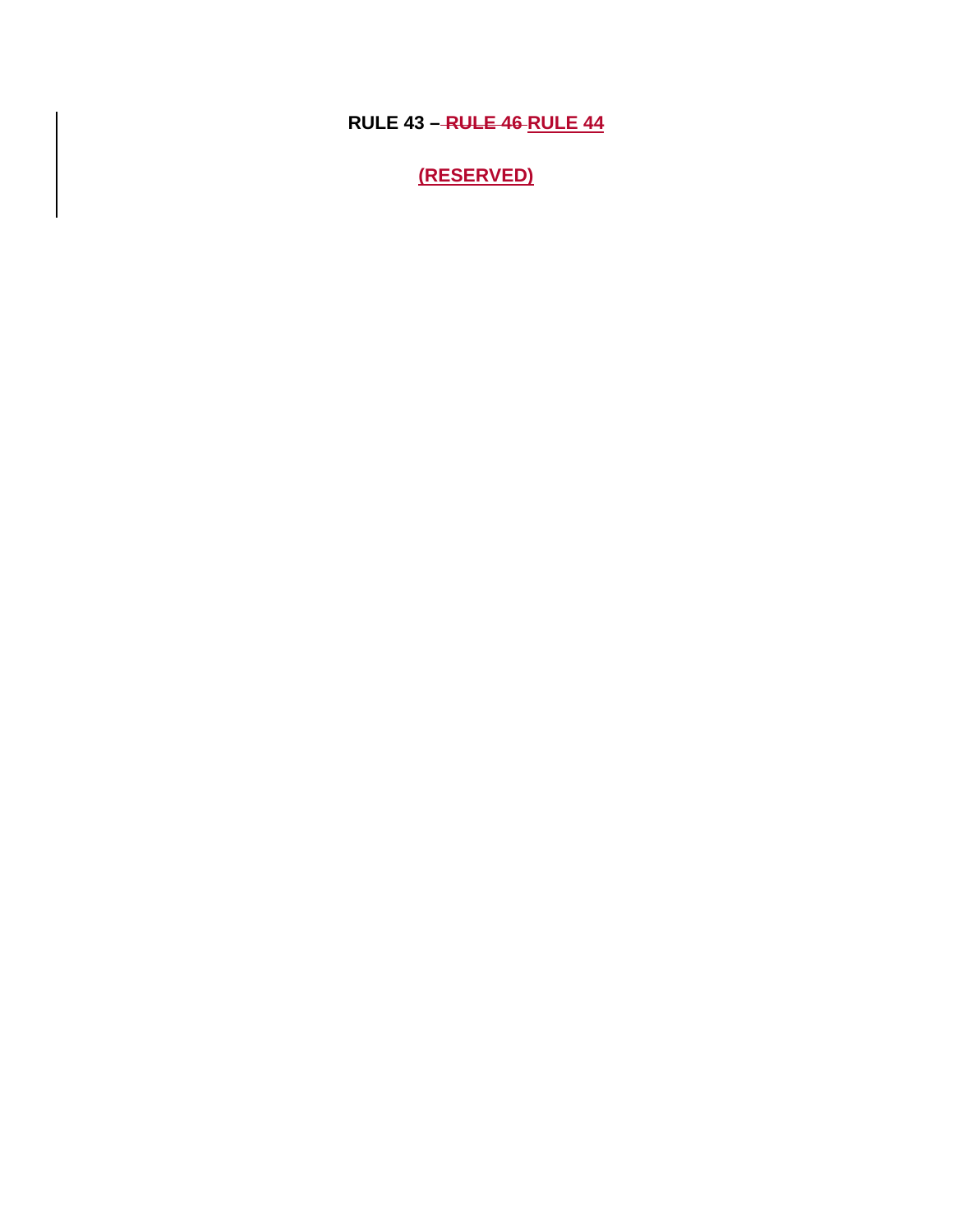# **SUBPOENAS**

Unless excused by the Court or the party issuing the subpoena, a non-party responding to a subpoena and claiming privilege as to any document must prepare a privilege log in accordance with Local Rule 26(e) to satisfy the requirements of Fed.R.Civ.P. 45(e)(2).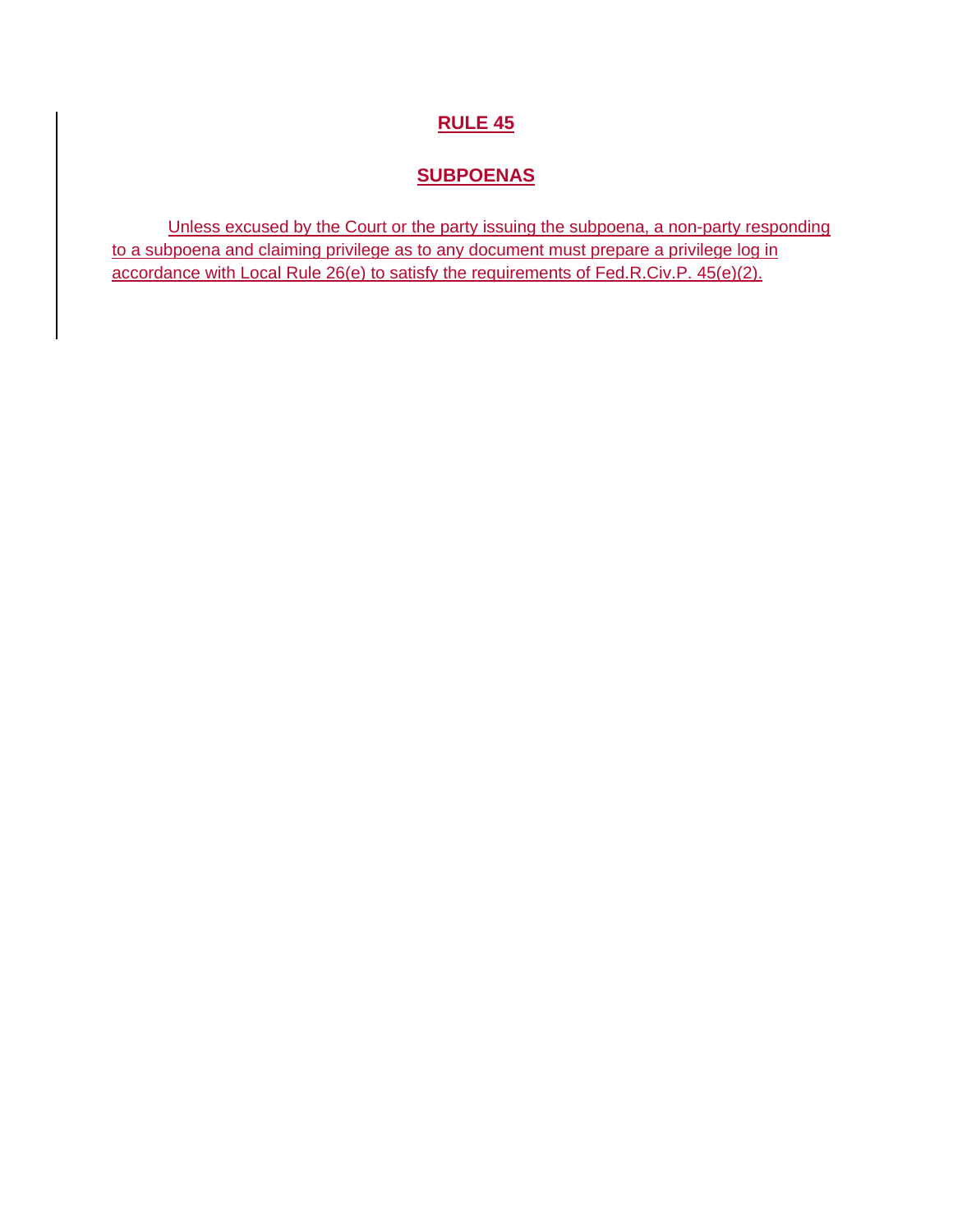**RULE 46 (RESERVED)**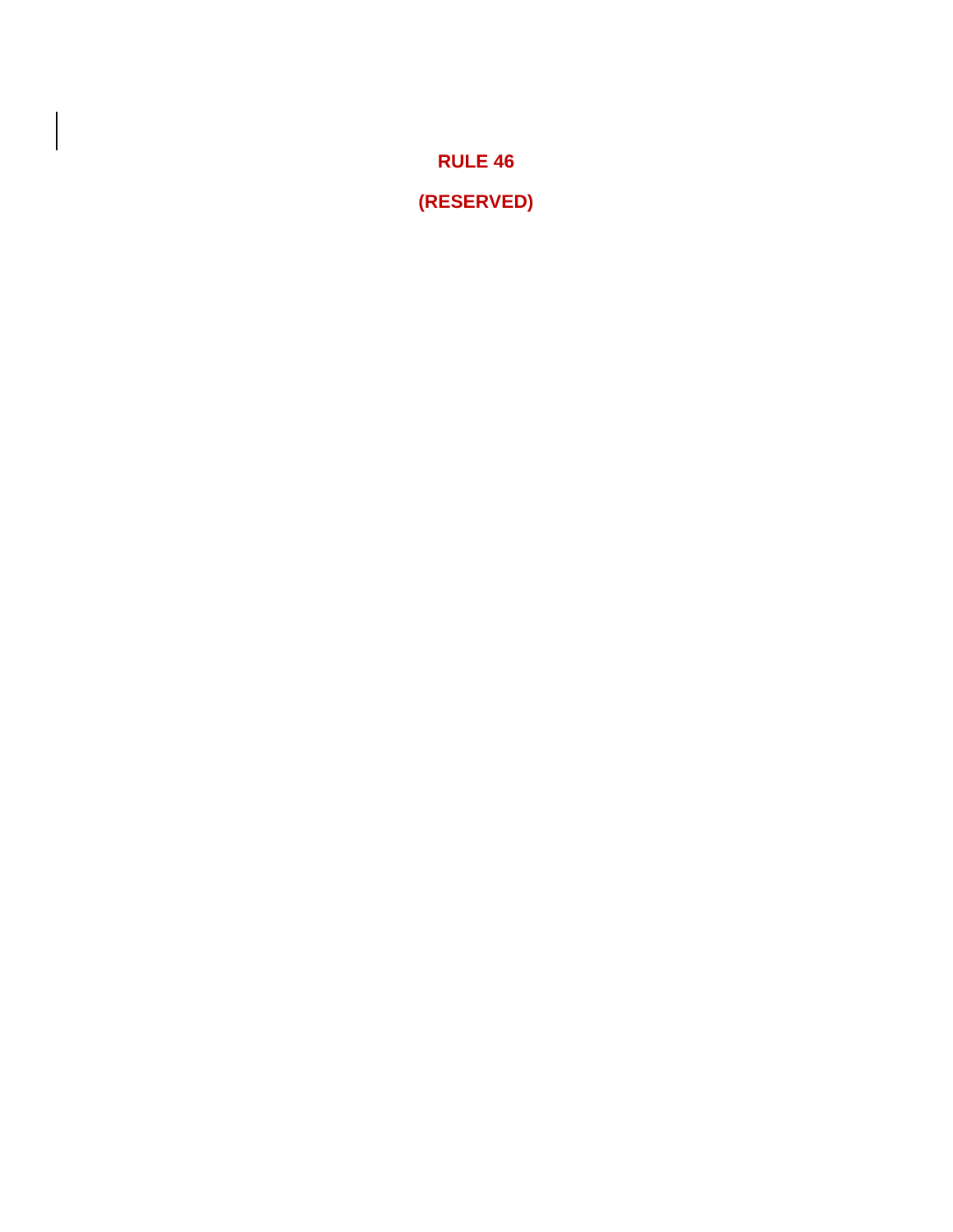# **JURY PANEL**

# **(a) Number of Jurors**

The jury shall consist of not less than six members and not more than twelve members and all jurors shall participate in the verdict unless excused from service by the Court.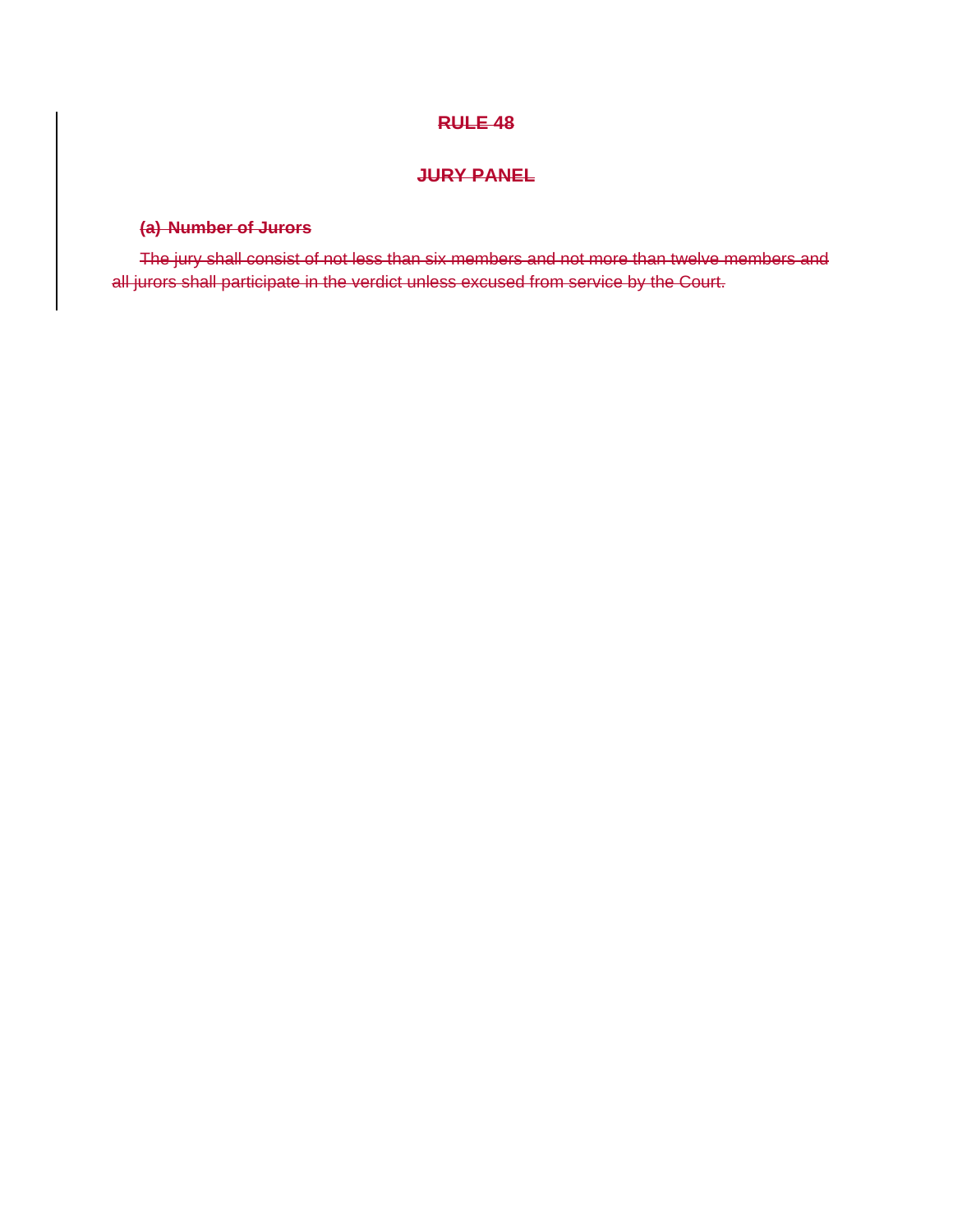**RULE 49 48 - RULE 52** 

**(RESERVED)**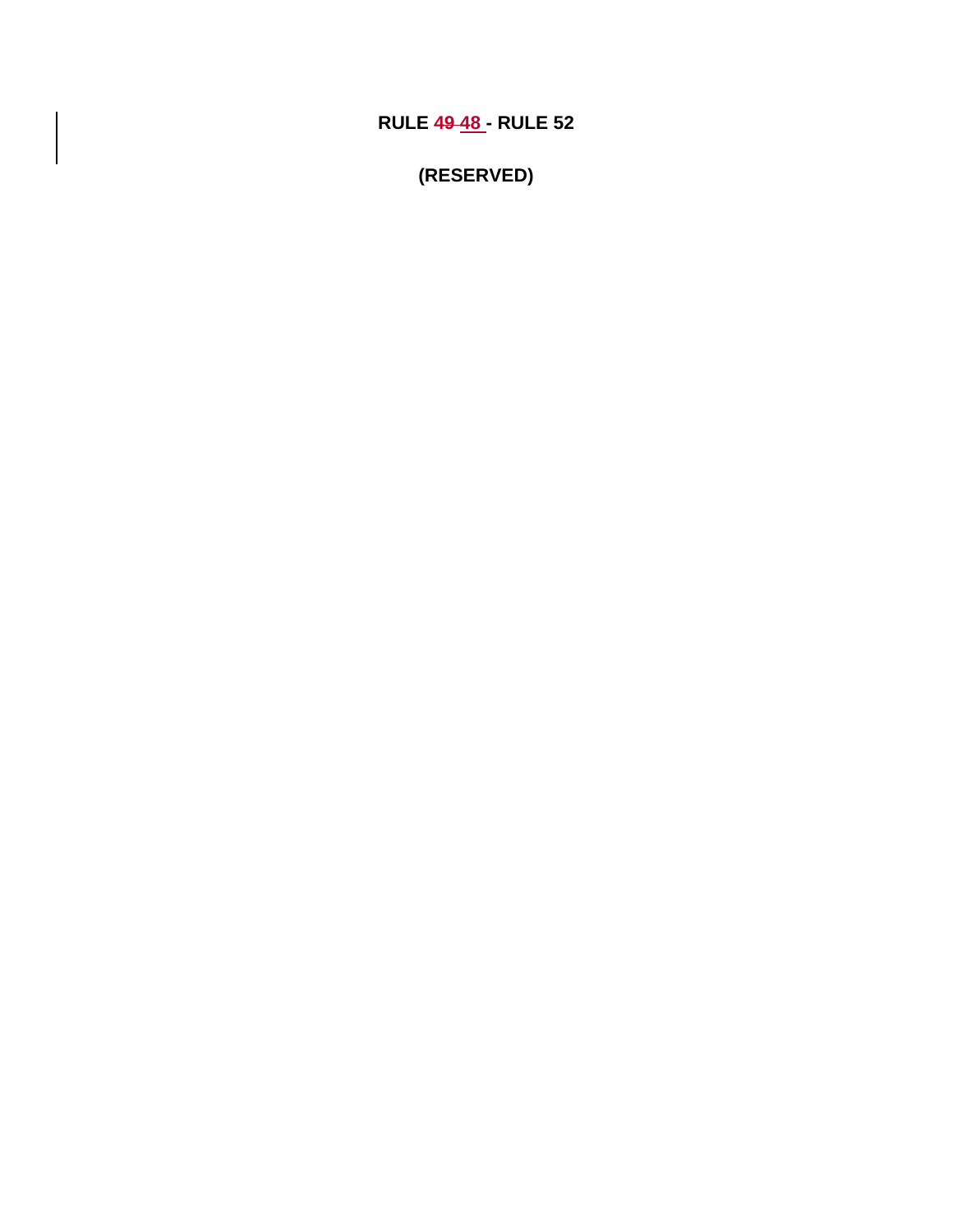# **SPECIAL MASTERS**

## (Amended March \_\_\_, 2017)

#### **(a) Creation of Panel of Special Masters**

The active Judges of the District may appoint from among the members of the bar of this Court a panel of special masters for each seat of Court for the purpose of settlement of cases or for any other proper purpose determined by the Judge to whom a particular case has been assigned.

## **(b) Appointment of a Master**

The parties to a civil action may stipulate in writing to, or the Judge to whom the case has been assigned may order, the appointment of a master to report upon particular issues in the case including the holding of status or settlement conferences pursuant to L.R. 16(c) of these Local Rules. The Judge may appoint two masters where the purpose of the appointment is the holding of a settlement conference. The stipulation may suggest the master, in which case the Judge may appoint the person named. A master shall not be appointed to any particular case unless he or she consents to such appointment.

## **(c) Directives and Calendars of Special Masters**

The Clerk's Office shall issue calendars for hearings or conferences at the direction of the master. Failure to comply with such calendars and other directives of the master shall subject the attorneys and parties to sanctions in accordance with Rules  $16(q)1$  and  $16(q)2$  of these Local Rules.

#### **(d) May Sit Outside District**

A master may sit outside the District. Where he or she is requested to sit outside the District for the convenience of a party and there is opposition thereto by another party, the special master may make an order for the holding of the hearing, or a part thereof, outside the District, upon such terms and conditions as shall be just. Such order may be reviewed by the Court upon motion of any party, served within fifourteen (154) days after notice to all parties of the making of the order.

#### (e) **Filing of Report**

Upon the filing of his or her report the master shall furnish the Clerk with sufficient copies thereof addressed severally to the parties or their attorneys, to enable the Clerk to mail copies to them.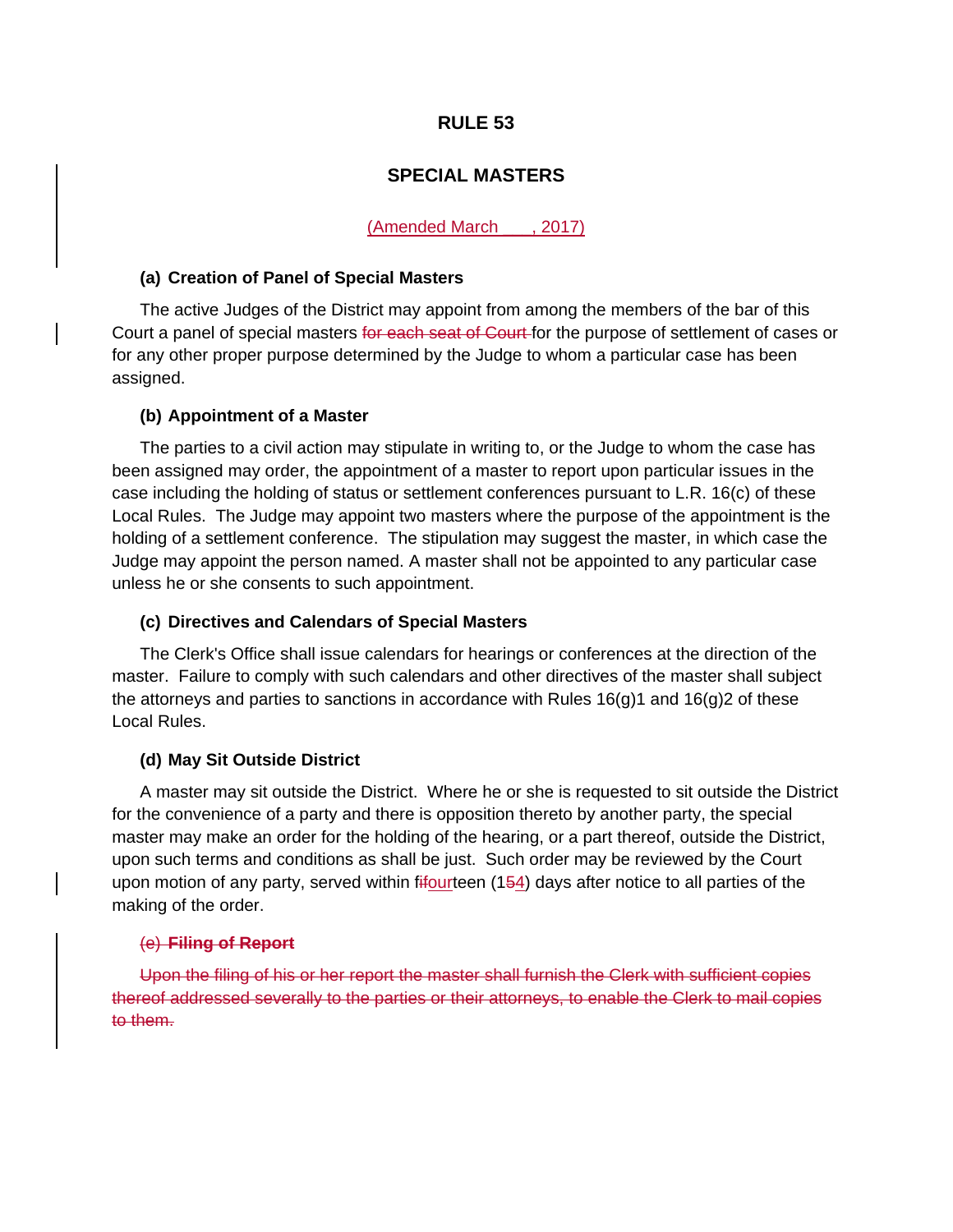## **(e) (f)Confirmation or Rejection of Masters' Report**

Any party objecting to the any report of a master shall serve and file an objection, including the reasons therefor, within fifourteen (154) days of the filing of the master's report. Opposing memoranda shall be served and filed within fifourteen (154) days thereafter. The absence of a timely objection shall be sufficient grounds to confirm the master's report.

## **(g) Compensation**

The compensation of masters shall be fixed by the Court in its discretion, including his or her necessary disbursements, unless all interested parties consent to a rate of compensation or the master consents to serve without compensation. Such compensation and disbursements shall be shared equally by the parties and taxed as costs, unless the Court directs otherwise.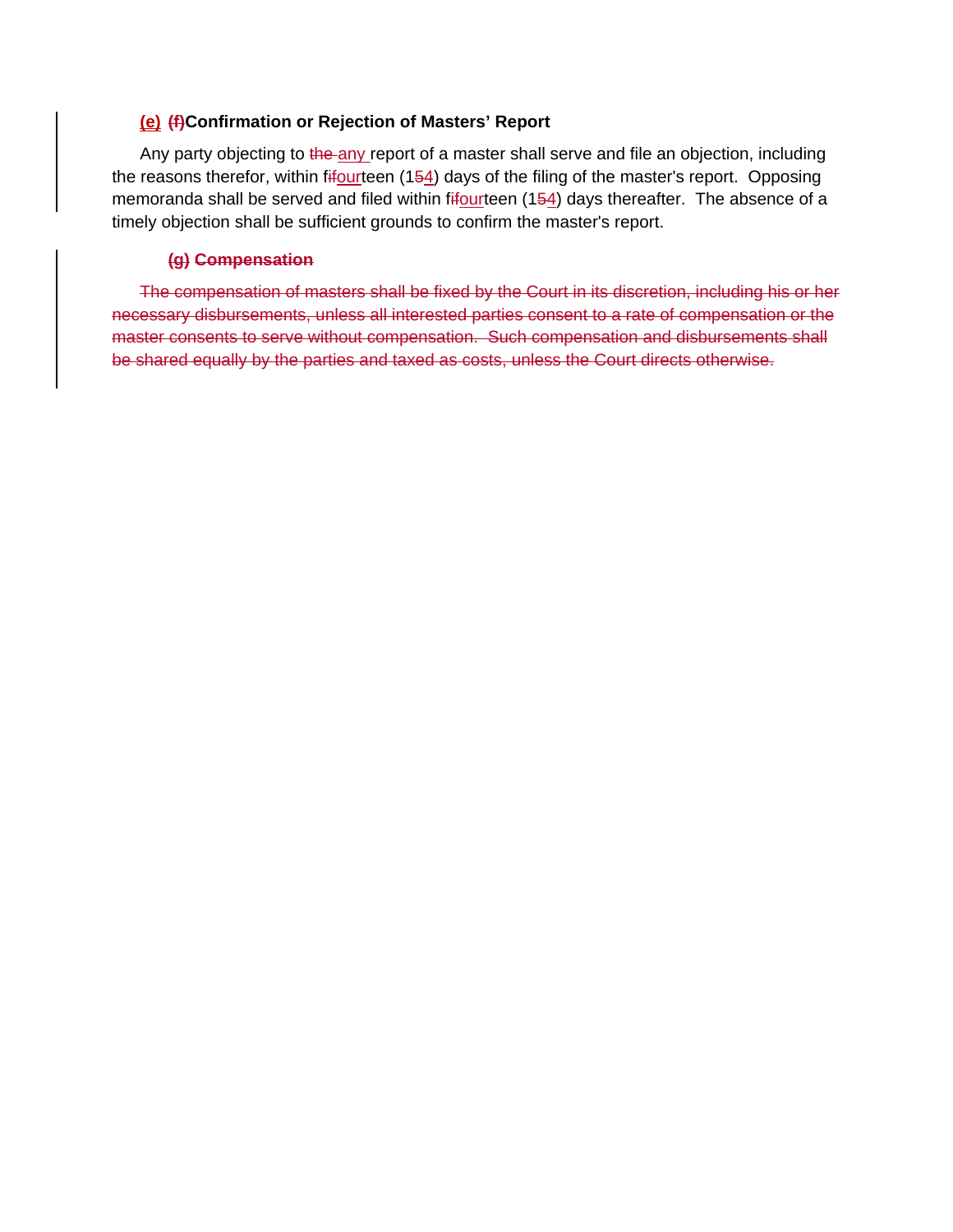# **TAXATION OF COSTS**

#### (Amended March \_\_\_, 2017)

#### **(a) Procedure for Taxing Costs**

1. Any party who seeks costs in the District Court shall, within fourteen (14) days after the District Court judgment becomes final due to the expiration of the appeal period $\frac{1}{10}$  (as defined by Fed.R.App.P. Rule 44), or within fourteen (14) days after the issuance of a mandate by a federal appellate Court, file with the Clerk and serve on all other parties a verified bill of costs pursuant to 28 U.S.C. §§ 1821, 1920, 1923 and 1924, setting forth each item of costs that is claimed.

2. The Clerk shall enter an order allowing costs to the prevailing party unless the Court otherwise directs. No costs shall be allowed to any party if the Court is unable to identify the prevailing party.

3. In cases any case where (i) an offer of judgment for a sum certain is madetimely served, and (ii) a notice of filing has been service is docketed as proof of the offer, and (iii) the offer is not accepted-and-, (iv) thereafter the matter goes to trial with the resulting recovery being-, and (v) the party who rejected the offer recovers less than the offer, the party who made the offer of judgment shall be considered the prevailing party for purposes of taxing costs and shall be paid awarded the costs incurred after the making of the offer.

## **(b) Objections to the Bill of Costs**

Any objections to the bill of costs shall be filed with the Clerk within fourteen (14) days of the filing of the bill of costs and shall specify each item to which there is an objection and the reasons for such objection. The Clerk shall rule on any objection to the bill of costs. In the absence of a timely objection, the Clerk shall award costs in accordance with the provisions of this Local Rule.

## **(c) Items Taxable As Costs**

#### 1. Fees of the Clerk and Marshal

Fees of the Clerk and Marshal are taxable as costs and include the filing fees of for the complaint, *habeas corpus* petitions, and appeals and fees for the issuance of deposition subpoenas by another district. Service fees for summonses and initial process, subpoenas for nonparty witnesses testifying at trial, subpoenas for depositions and the cost of mailing if service is executed by mail pursuant to Rule  $4$ ( $de$ )( $2$ )( $C$ ) of the Federal Rules of Civil Procedure, are also recoverable as costs. All claims for service fees by private process servers shall be supported by documentation attached as an exhibit to submitted with the bill of costs.

#### 2. Fees of the Court Reporter

(i) The cost of the original and one copy of the trial transcript, transcripts of pre-trial proceedings, and the cost of postage required for the court reporter to file the transcripts with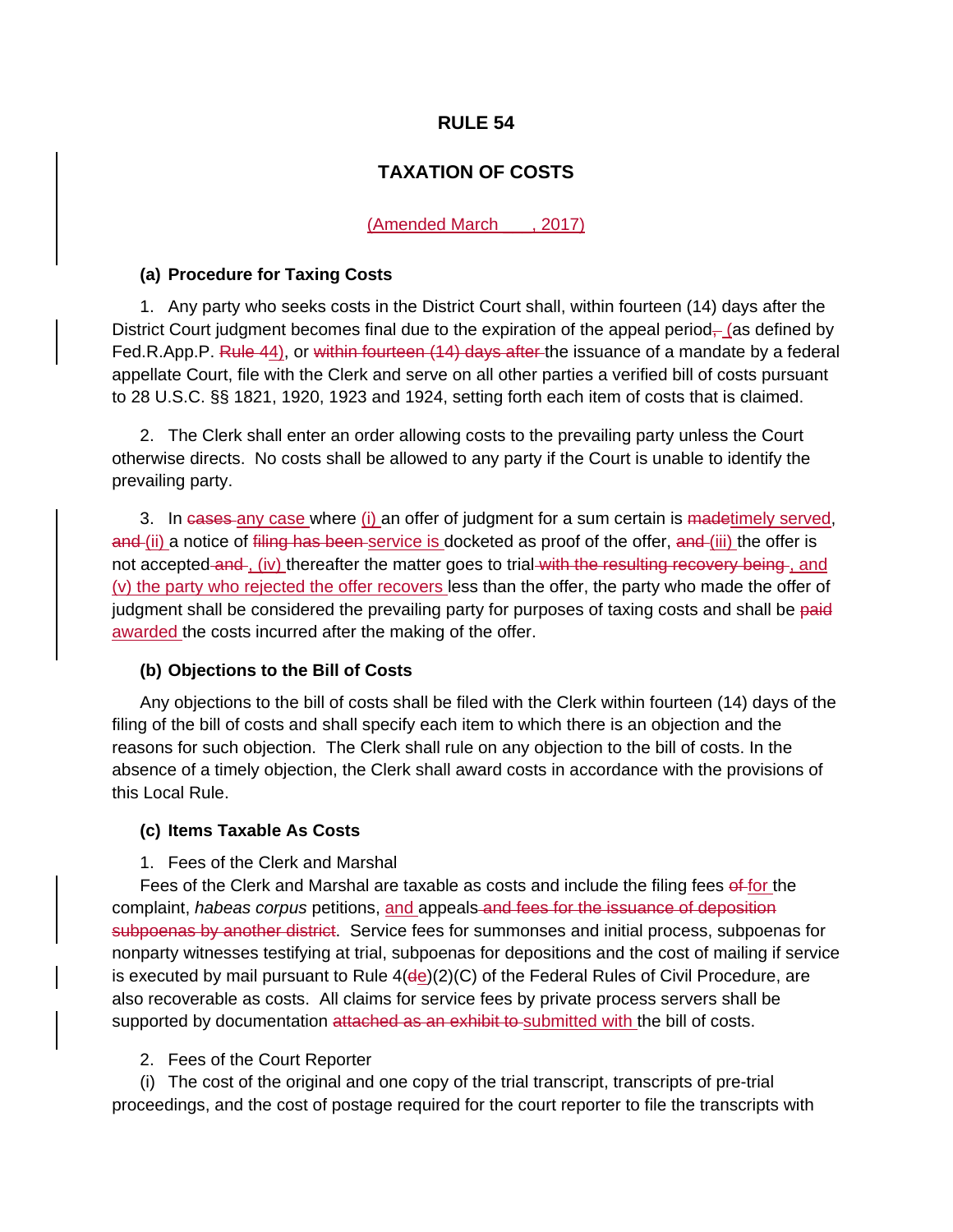the Court<sub></sub> are taxable if authorized in advance by the Court or are if necessarily obtained for use in the case.

(ii) The cost of an original and one copy of any paper deposition transcripts transcript (as well as electronicas electronic text, audio, or audiovisual transcript if used in that form) are recoverable as costs, if used at trial in lieu of live testimony, for cross-examination or impeachment, if used in support of a successful motion for summary judgment, or if they are necessarily obtained for the preparation of the case and not for the convenience of counsel. Appearance fees of the court reporter and the notary or other official presiding at the deposition, are taxable as costs, including travel, subsistence and postage for filing if the transcripts are required to be filed with the Court. Fees for nonparty deponents, including mileage and subsistence, are taxable at the same rate as for attendance at trial, where the deposition is a taxable cost under this subsection. A reasonable fee for the necessary use of an interpreter is also taxable.

3. Fees for Exemplification and Copies of Papers Necessarily Obtained for Use in the Case

(i) Costs for exemplifications or copies of papers are taxable only if counsel can demonstrate that such exemplifications or copies were necessarily obtained for use in the case. Costs for one copy of documents admitted into evidence in lieu of the originals, shall be permitted as costs. Copies for the convenience of counsel or additional copies are not taxable unless otherwise directed by the Court. The fee of a translator is taxable if the copy itself is a taxable cost.

(ii) The cost of patent file wrappers and prior art patents are taxable at the rate charged by the patent office. However, expenses for services of persons checking patent office records to determine what should be ordered are not recoverable.

(iii) Copies of pleadings are not allowed as costs. However, the cost of exhibits appended to a successful motion for summary judgment are allowable.

## 4. Fees for Witnesses

(i) Witness fees are taxable when the witness has actually testified or was necessarily in attendance at trial and whether or not the witness voluntarily attended or was present under subpoena. Witness fees for attendance at a deposition are recoverable if the deposition is a taxable cost. Witness fees for officers of a corporation are taxable provided that such witnesses are not named parties to the action. Fees for expert witnesses are taxable at the same rates as any other witness. Any amounts in excess of the statutory limits are not taxable. Fees for a competent interpreter are taxable if the fees of the witness involved are taxable.

(ii) Fees for subsistence are taxable if the distance from the Court to the residence of the witness is such that mileage fees would be greater than subsistence fees if the witness were to return to the residence every day. Additional claims for subsistence when the witness has testified and remains in attendance for the convenience of counsel shall not be taxable.

(iii) Mileage shall be taxable at the statutory rate. The "100–mile" rule which limits the total taxable mileage of a witness to 200 miles round trip, will not be applied where it has been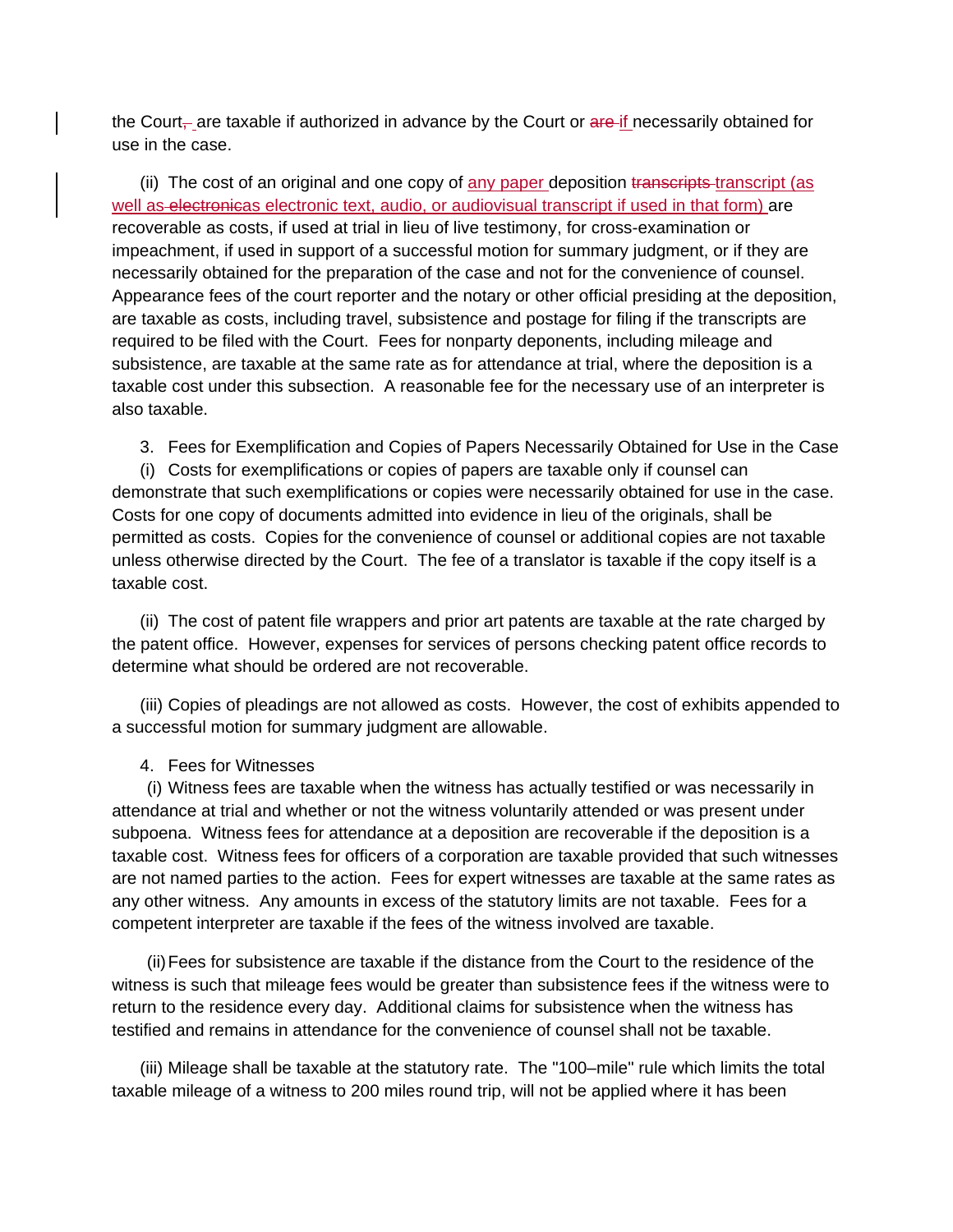demonstrated that the witness' testimony was relevant and material and had a bearing on essential issues of the case. Fees of common carriers are also taxable at coach fare rates. Receipts for common carrier expenses shall be appended to the bill of costs. Miscellaneous toll charges, parking fees, taxicab fares between places of lodging and carrier terminals, are also taxable.

5. Maps, Charts, Models, Photographs, Summaries, Computations and Statistical Summaries.

The cost of maps and charts are taxable as costs only if admitted into evidence and only if they are not greater than 8  $\frac{4}{2}$   $\frac{1}{2}$   $\times$  11<sup>-n</sup> in size. Costs for enlargements greater than 8  $\frac{4}{2}$   $\frac{1}{2}$   $\times$ 11<sup>-"</sup> or for models, are not taxable unless by order of the Court. Compilations of summaries, computations and statistical comparisons are also not taxable unless by order of the Court.

- 6. Other Items Taxable as Costs Are as Follows
- (i) Fees to masters, receivers and commissioners, unless otherwise ordered by the Court;

(ii) Premiums paid upon all bonds provided pursuant to statute, rule of Court, order of Court, or stipulation of parties, including bonds in lieu of or in release of attachment, may be taxed as costs to the prevailing party, subject to disallowance entirely or in part by the Court in its discretion;

(iii) Fees incurred in removing a case from state Court, including the fees for service of process in the state Court and fees for witnesses attending depositions prior to removal.

7. Items Not Taxable as Costs

In addition to any limitations addressed in the preceding sections, the following items are not recoverable as costs, unless by order of the Court:

- (i) Filing fees for cases initiated by the United States;
- (ii) Service of process fees for discovery document subpoenas;
- (iii) Copies of trial transcripts in excess of an original plus one copy;
- (iv) Costs of an expedited or daily copy transcript produced for the convenience of counsel;
- (v) Counsel's fees and expenses in arranging for and traveling to a deposition or trial;
- (vi) Fees of any named party to the action;
- (vii) Compensation for an expert witness in excess of the statutorily allowed limits;
- (viii) Subsistence fees for witnesses in attendance at trial or deposition, beyond the time of testimony by the witness;
- (ix) Attorneys' fees incurred in attending depositions, conferences or trial, including expenses for investigations;
- (x) Word processing or typing charges;
- (xi) Computerized legal research fees;
- (xii) Paralegal expenses;
- (xiii) Pre-judgment and post-judgment interest;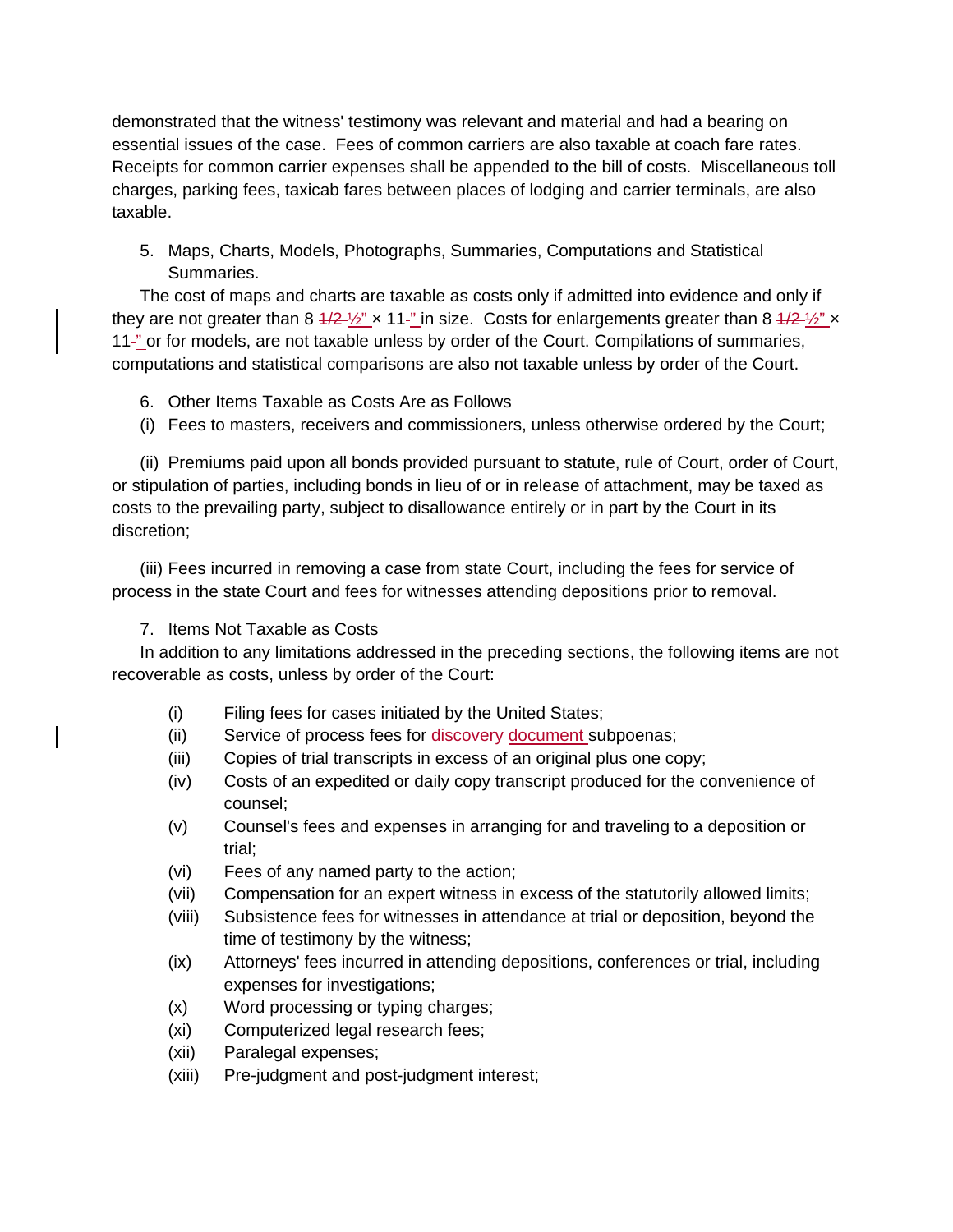- (xiv) Costs for maps, charts and photographs greater than  $8\frac{4}{2}\frac{1}{2}$   $\times$  11<sup>-n</sup> in size, as well as costs for producing models;
- (xv) Copies of pleadings retained by counsel or served on opposing counsel;
- (xvi) Telephone calls by counsel, general postage expense of counsel, Federal Express or other express mail service costs.

# **(d) Review of the Clerk's Ruling**

Any party may, within not later than fourteen (14) days of after the entry of the Clerk's ruling, apply to the Judge before whom the case was assigned for review of the Clerk's ruling on the bill of costs. Such application shall specify which portions of the Clerk's ruling are the subject of the objection and shall specify the reasons therefor. Any other party may respond to such objection within not later than fourteen (14) days of the filing of such objectionafter it is filed.